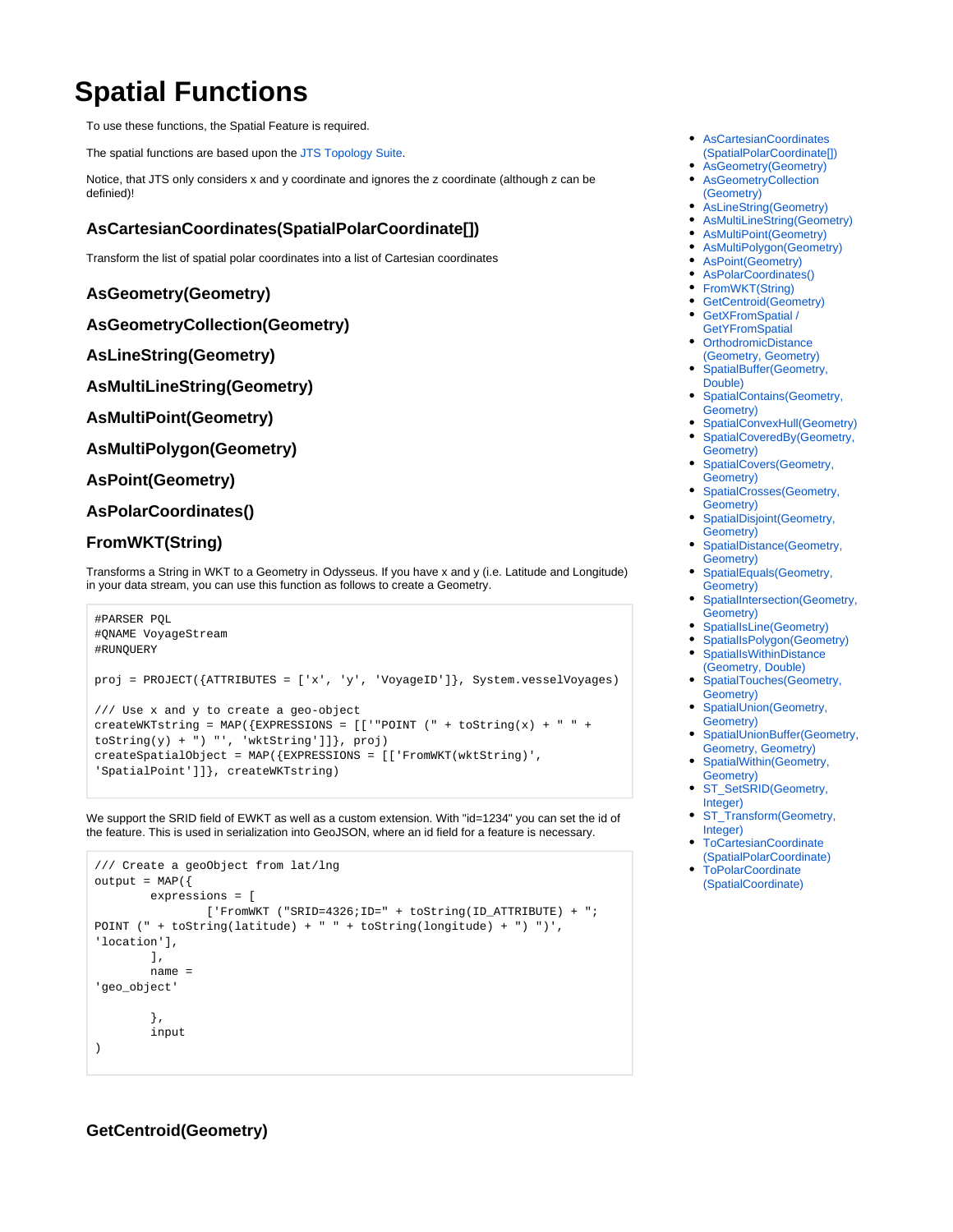Returns the centroid of the given geometry

# <span id="page-1-0"></span>**GetXFromSpatial / GetYFromSpatial**

Extracts the X or Y value of a geometry. In Odysseus, x is typically latitude and y is longitude.

```
/// Get latitude and longitude from geo-object
extractLatLong = MAP({
                    expressions = [
                     ['GetXFromSpatial(location)','latitude'],
                      ['GetYFromSpatial(location)','longitude']
 ],
                    keepinput = 
true 
                  },
                  input
 )
```
# <span id="page-1-1"></span>**OrthodromicDistance(Geometry, Geometry)**

Distance between the Geometries in meters on the earths surface. Internally, the first coordinate of the respective geometry is used. Hence, for points, this should be accurate. For other geometries, accuracy can vary. (see [https://en.wikipedia.org/wiki/Great-circle\\_distance\)](https://en.wikipedia.org/wiki/Great-circle_distance)

# <span id="page-1-2"></span>**SpatialBuffer(Geometry, Double)**

Creates a buffer of the given size around the given geometry

# <span id="page-1-3"></span>**SpatialContains(Geometry, Geometry)**

Checks whether the first geometry contains the second geometry.

# <span id="page-1-4"></span>**SpatialConvexHull(Geometry)**

Computes the smallest convex spatial polygon that contains all the points in the geometry

## <span id="page-1-5"></span>**SpatialCoveredBy(Geometry, Geometry)**

#### <span id="page-1-6"></span>**SpatialCovers(Geometry, Geometry)**

## <span id="page-1-7"></span>**SpatialCrosses(Geometry, Geometry)**

#### <span id="page-1-8"></span>**SpatialDisjoint(Geometry, Geometry)**

## <span id="page-1-9"></span>**SpatialDistance(Geometry, Geometry)**

Calculates the distance between the two points. The distance is given in degrees, as the function does not know anything about the used geodetic datum. Hence, it can be used without an SRID. Internally, the distance-function from the JTS is used.

#### **Example SpatialDistance**

```
distance = MAP({} expressions = ['ship', 'neighbors', 
'neighbor_coordinates', ['spatialDistance(ship, 
neighbor_coordinates)','distance']]
               },
                tupleAsList
\overline{\phantom{a}}
```
# <span id="page-1-11"></span><span id="page-1-10"></span>**SpatialEquals(Geometry, Geometry)**